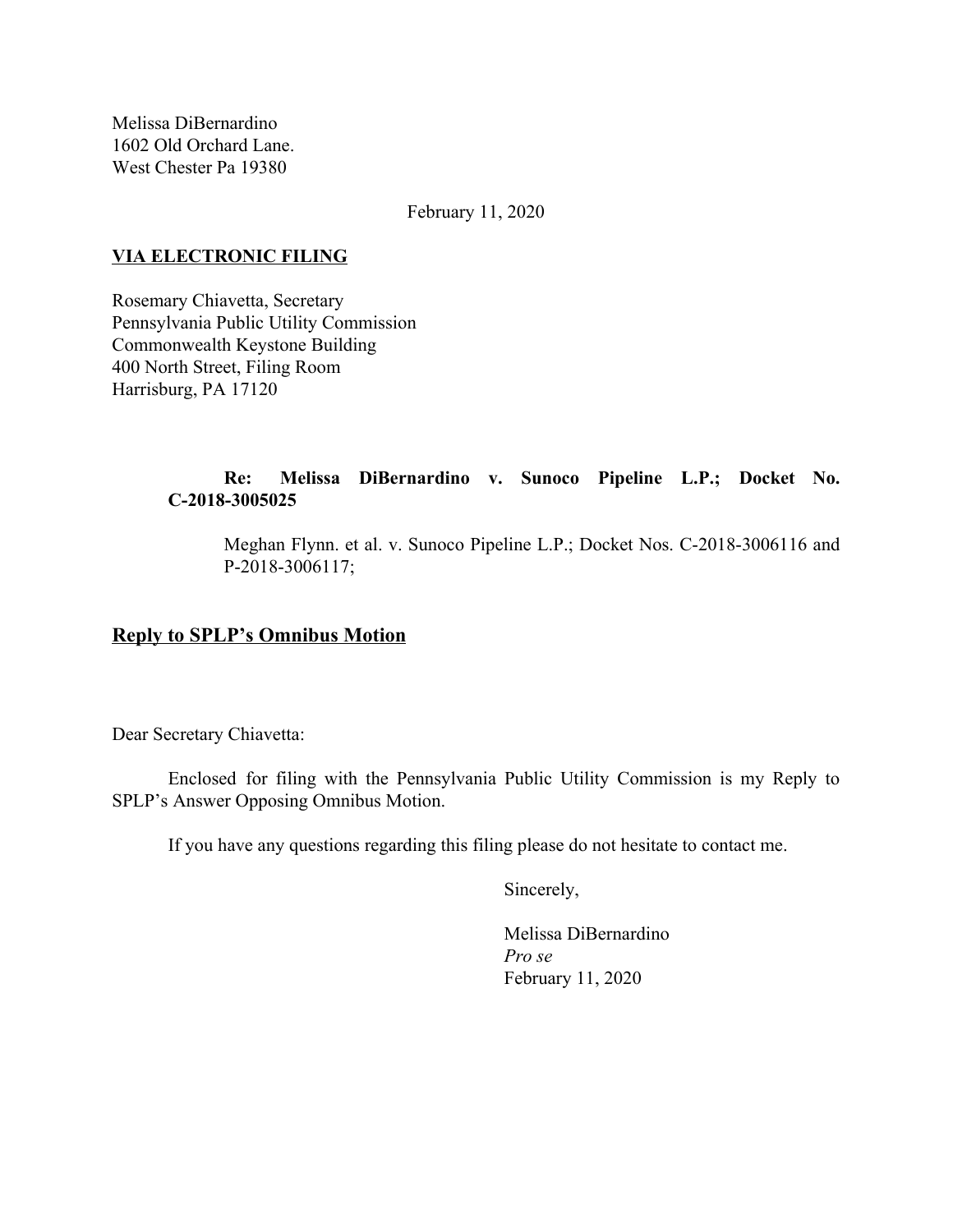February 11, 2020

Rosemary Chiavetta, Secretary Pennsylvania Public Utility Commission Commonwealth Keystone Building 400 North Street, Filing Room Harrisburg, PA 17120

#### **BEFORE THE PENNSYLVANIA PUBLIC UTILITY COMMISSION**

| <b>Melissa DiBernardino</b><br>1602 Old Orchard Lane |                           |
|------------------------------------------------------|---------------------------|
| West Chester Pa 19380                                |                           |
|                                                      | Docket No. C-2018-3005025 |
| Complainant                                          |                           |
| Consolidated                                         |                           |
| MEGAN FLYNN et al                                    | Docket Nos.C-2018-3006116 |
| V.                                                   |                           |
| <b>SUNOCO PIPELINE L.P.,</b>                         |                           |
| Respondent.                                          |                           |

# **Reply to SPLP's Omnibus Motion**

Since being consolidated with other parties in this case, it is confusing as to what filings I should be responding to. Additionally, I am unsure as to what exactly SPLP is trying to compel Your Honor to order in regards to limiting or stopping discovery.

In SPLP's Exhibt A, Your Honor provided a timeline and written expert testimony was scheduled to be filed by January 15, 2020. It seems obvious that any discovery requests made and evidence filed pertaining to the written expert testimony submitted on or before this date would end there. However, as rebuttals are filed and long overdue discovery requests honored late in the game, there is new information coming forth.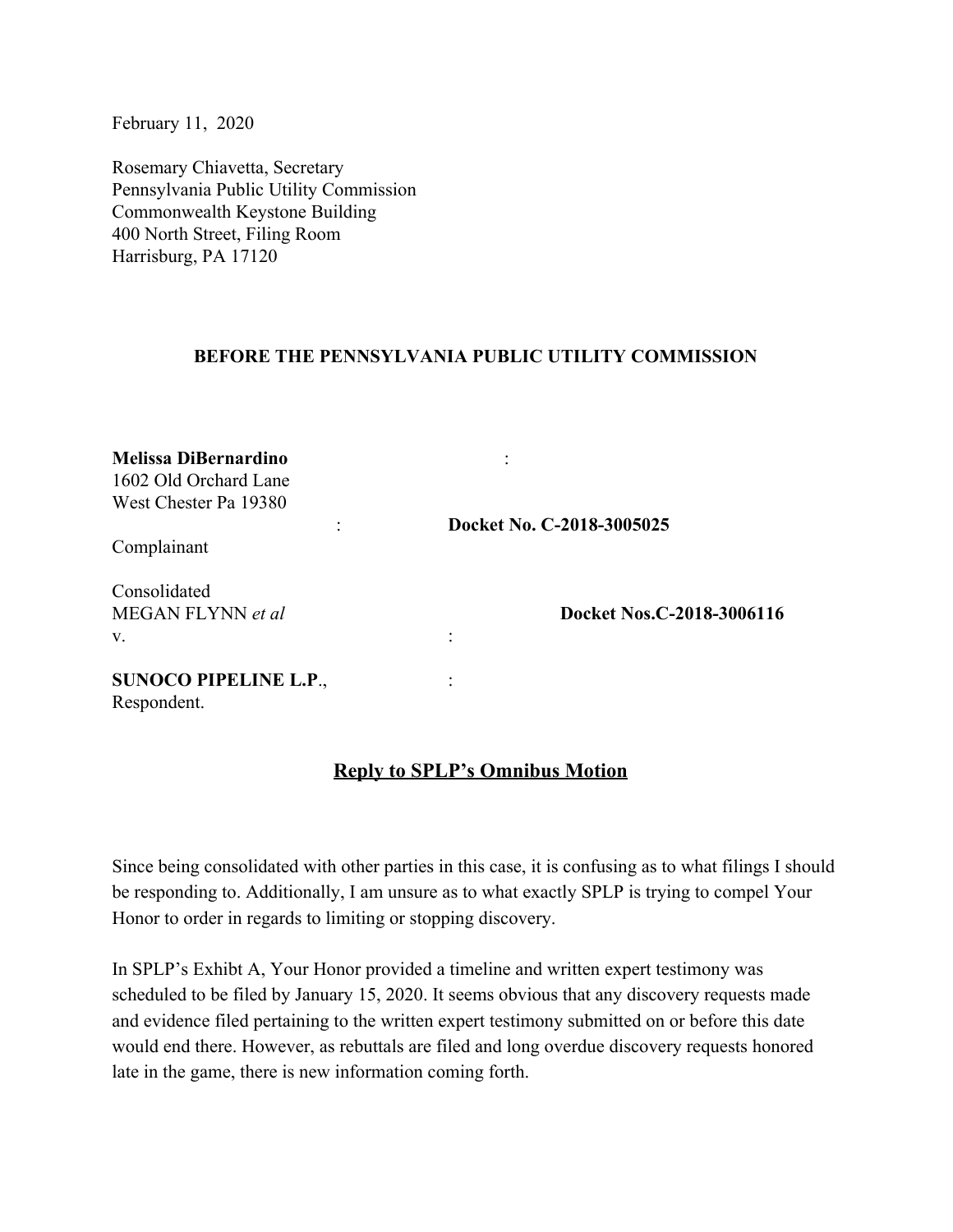### **52 Pa Code § 5.331. Sequence and timing of discovery** - states the following:

*(e) Unless the presiding officer upon motion, for the convenience of parties and witnesses and in the interests of justice, orders otherwise, methods of discovery may be used in any sequence and the fact that a party is conducting discovery will not operate to delay another party's discovery.*

Based on the code above and SPLP's exhibits, there would be no reason to not allow continued discovery. This is not a rate case. Being that operations, "regular maintenance" and construction continue, situations change and incidents arise.

SPLP uses "The clear purpose of it [52 Pa. Code § 5.243(e)] is to avoid trial by ambush and the prevention of surprise can only be achieved if the parties are confined to the scope of their direct case." Pennsylvania Public Utility Commission v. [IQJ Utilities, Inc., 1994 Pa. PUC LEXIS 138, \*85" in their argument. It is my opinion that this helps my argument more than theirs to stop discovery. Requesting discovery actually helps SPLP better understand what is being argued and presented, in turn making it less of a so called "ambush".

For how often SPLP brings up the amount of time complainants have had to request discovery, they fail to acknowledge the games they've played while avoiding the requests and dragging out the process.

 Lastly, on January 15, 2019 I emailed Your Honor and all other parties to request an extension for what I believed was end of discovery requests for direct testimony. I did this to avoid having to wait until April, when rebuttals were filed. Your Honor did not seem to be aware of any discovery deadline and stated that I was able to request discovery on January 16, after the expert witness written testimony deadline.

For the reasons stated above, I respectfully ask that Your Honor deny SPLP's motion.

Respectfully, Melissa DiBernardino

**Exhibit A**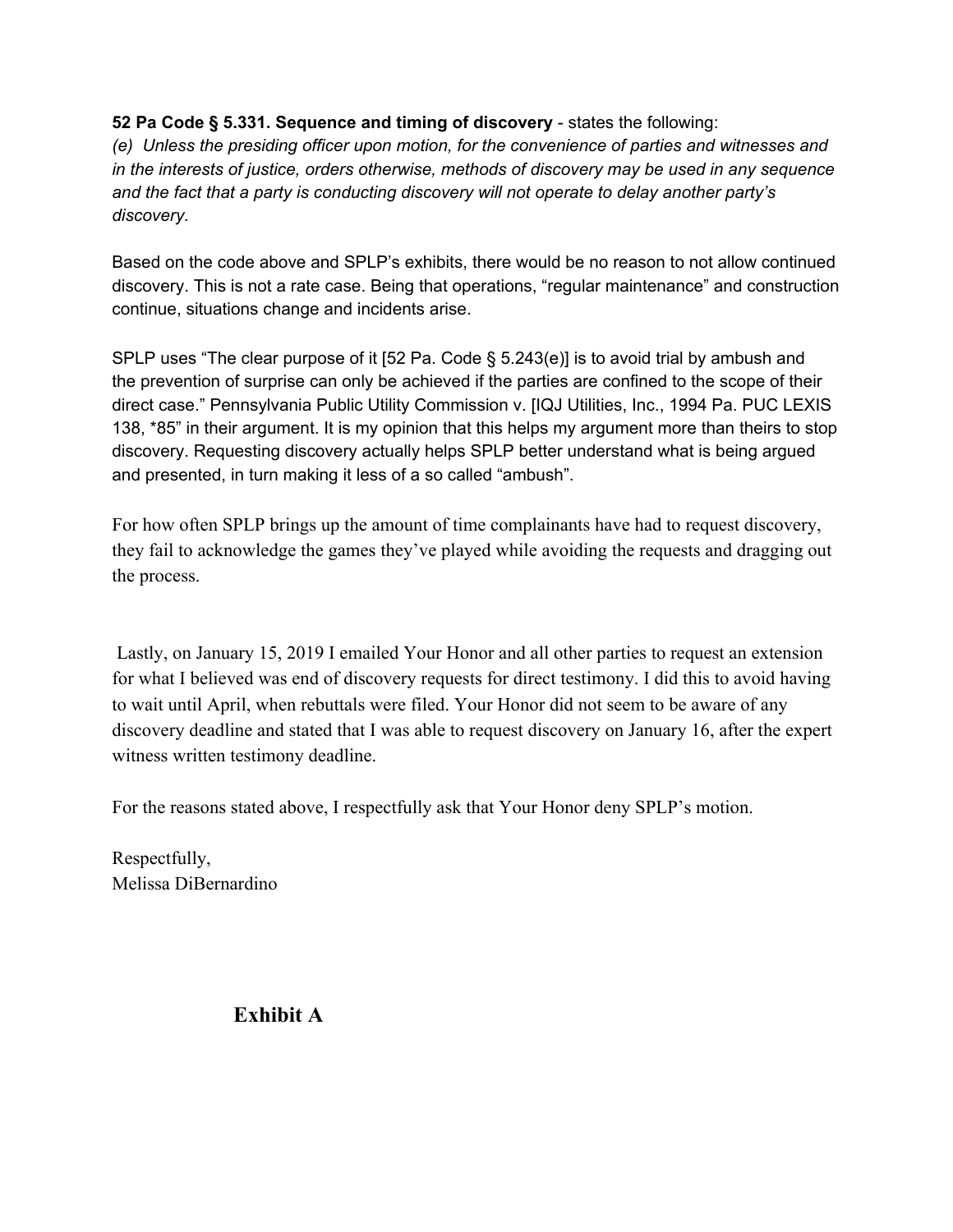

Barnes, Elizabeth Jan 15 to me, Bryce, Joe\_minott@clean... v

 $\leftarrow$ 

 $\bullet\bullet\bullet$ 



Thank you for your inquiry. However, I am not sure what you mean by a "discovery deadline." You may request discovery responses on January 16, 2020.

If you are asking for an extension of time to file Direct Written Testimony from January 15 to January 16, 2020, please advise and let me know if your request for change in deadline has the agreement or opposition of other parties.

Ordering Paragraphs Nos. 3 and 4 of the Procedural Order issued on June 6, 2019 directs that except for good cause, any requests for a change in the scheduled hearing dates, briefing deadlines, or other deadlines should be submitted to me in writing no later than five (5) days prior to the scheduled date, if possible. 52 Pa. Code §1.15(b). Requests for changes must state the agreement or opposition of other parties, and must be sent to the presiding officer and all parties of record.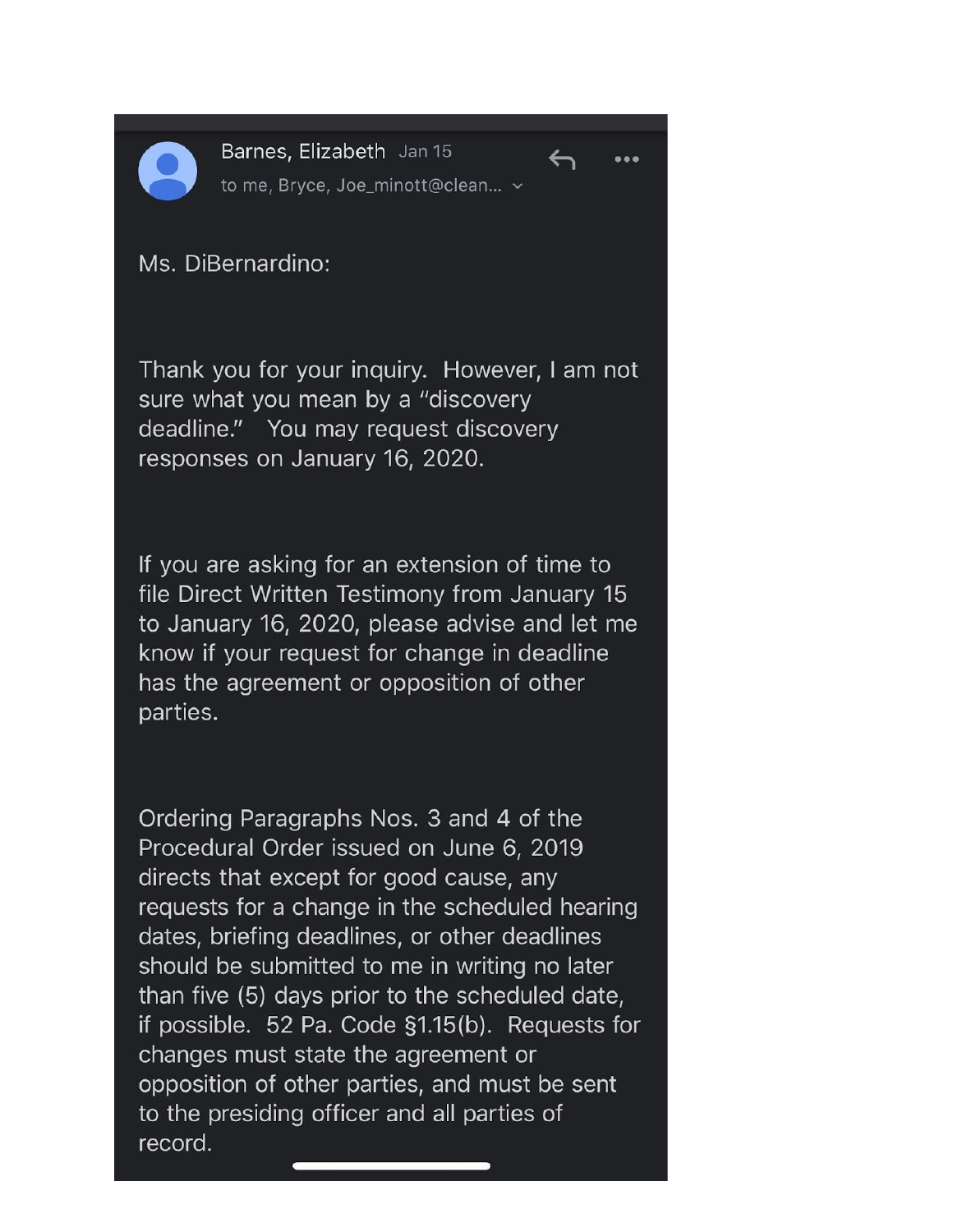Thomas J. Sniscak, Esq [tjsniscak@hmslegal.com](mailto:tjsniscak@hmslegal.com)

Kevin J. McKeon [kjmckeon@hmslegal.com](mailto:kjmckeon@hmslegal.com)

Whitney E. Snyder [@hmslegal.com](mailto:wesnyder@hmslegal.com)

Robert D. Fox, Esq. Neil S. Witkes, Esp. Diana A. Silva, Esq. [rfox@mankogold.com](mailto:rfox@mankogold.com) [nwitkes@mankogold.com](mailto:nwitkes@mankogold.com) [dsilva@mankogold.com](mailto:dsilva@mankogold.com)

Michael Bomstein [mbomstein@gmail.com](mailto:mbomstein@gmail.com)

Anthony D. Kanagy, Esquire Garrett P. Lent, Esquire [akanazy@postschell.com](mailto:akanazy@postschell.com) [glent@postschell.com](mailto:glent@postschell.com)

Rich Raiders, Esq. [rich@raiderslaw.com](mailto:rich@raiderslaw.com)

Vince M. Pompo, Esq. Guy. A. Donatelli, Esq Alex J. Baumler, Esq.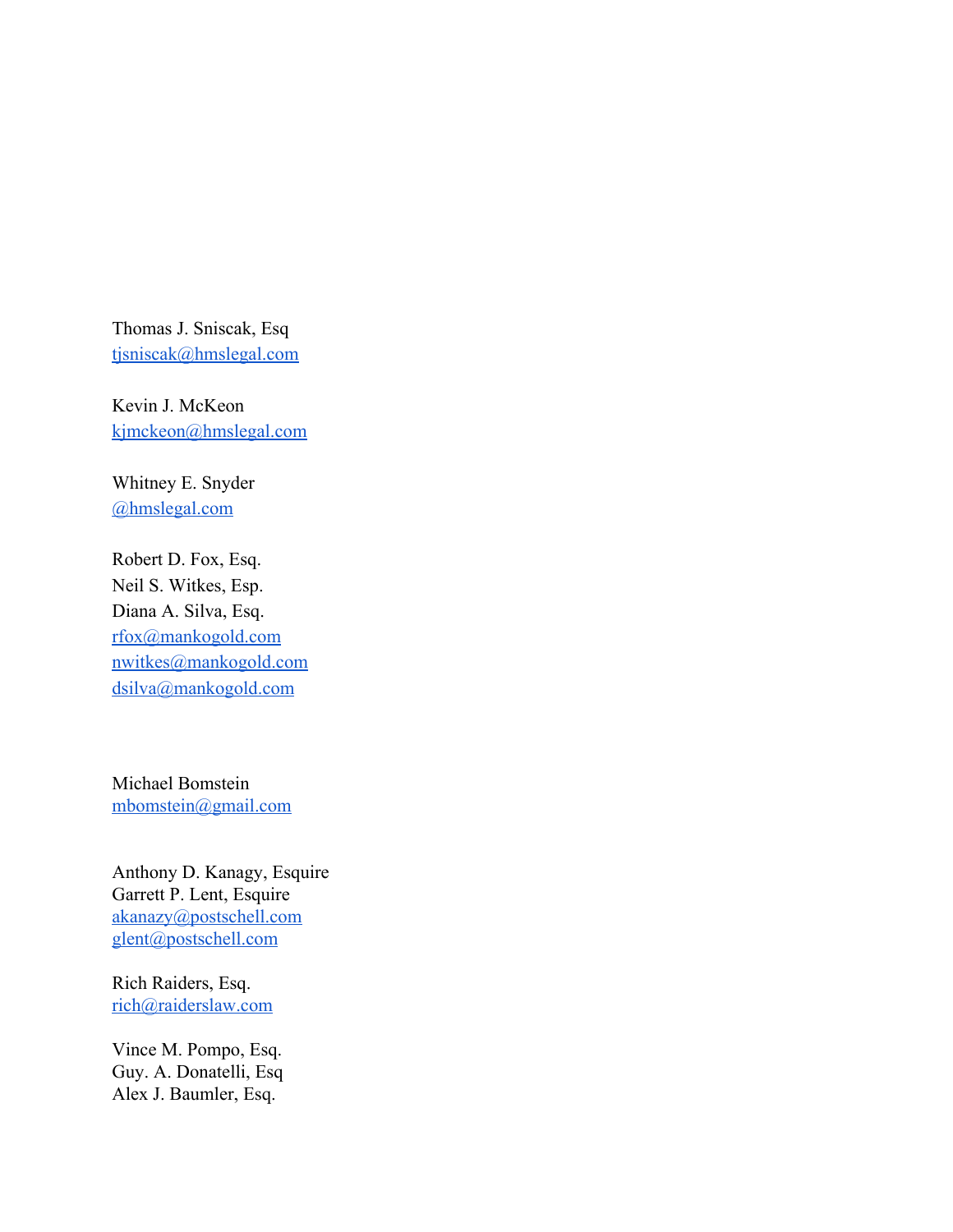[vpompo@lambmcerlane.com](mailto:vpompo@lambmcerlane.com) [Gdonatelli@lambmcerlane.com](mailto:Gdonatelli@lambmcerlane.com) [abaumler@lambmcerlane.com](mailto:abaumler@lambmcerlane.com)

Margaret A. Morris, Esq. [mmorris@regerlaw.com](mailto:mmorris@regerlaw.com)

Leah Rotenberg, Esq. [rotenberg@mcr-attorneys.com](mailto:rotenberg@mcr-attorneys.com)

Mark L. Freed [mlf@curtinheefner.com](mailto:mlf@curtinheefner.com)

James R. Flandreau [jflandreau@pfblaw.com](mailto:jflandreau@pfblaw.com)

David J. Brooman Richard Sokorai Mark R. Fischer [dbrooman@highswartz.com](mailto:dbrooman@highswartz.com) [rsokorai@highswartz.com](mailto:rsokorai@highswartz.com) [mfischer@highswartz.com](mailto:mfischer@highswartz.com)

Thomas Casey [tcaseylegal@gmail.com](mailto:tcaseylegal@gmail.com)

Josh Maxwell [jmaxwell@downingtown.org](mailto:jmaxwell@downingtown.org)

Laura Obenski [ljobenski@gmail.com](mailto:ljobenski@gmail.com)

Stephanie M. Wimer  $stwinner$ ( $@pa.gov$ 

Michael Maddren, Esq. Patricia Sons Biswanger, Esq. [maddrenM@co.delaware.pa.us](mailto:maddrenM@co.delaware.pa.us)